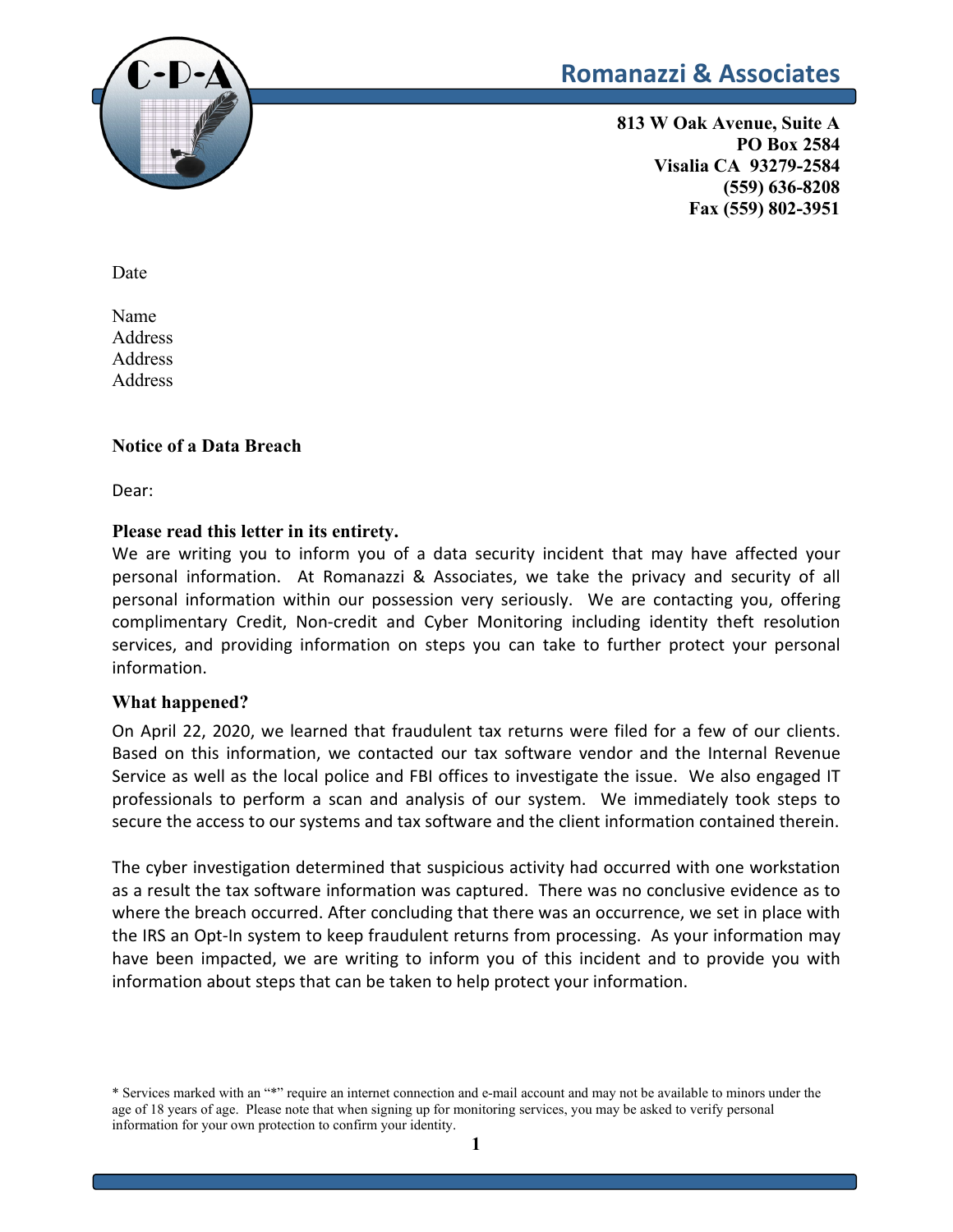#### **What information was involved?**

The information impacted in connection with this incident may have included your name, address, and social security number as well as information pertaining to your past and current tax filings with the IRS and state taxing authorities.

#### **What are we doing to address this situation?**

As soon as we discovered this incident, we took the steps described above. We also notified the Internal Revenue Service, the state tax agencies and law enforcement officials in an attempt to help prevent fraudulent activity. As part of our notification with the IRS, the IRS is monitoring the tax filings of our clients to detect and reject any fraudulent filings.

Romanazzi & Associates on April 22, 2020 made immediate enhancements to our systems, security and practices. Additionally, we have engaged appropriate experts to assist us in conducting a full review of our security practices and systems to ensure that appropriate security protocols are in place going forward. We are committed to helping those people who may have been impacted by this unfortunate situation.

**If you have received a 2019 income tax refund check directly from the Internal Revenue Service and the amount does not appear to be correct or you have not filed at this time please bring the check to Romanazzi & Associates so that it may be returned and not affect your tax account. If you cash the check or deposit it, the amount will eventually have to be repaid to the Internal Revenue Service. Also interest and penalties may apply.**

In response to the incident, we are offering you services provided by CyberScout, a company specializing in identity theft education and resolution. CyberScout representatives are available for 90 days from the date of this letter, to assist you with questions regarding this incident, between the hours of 8am to 5pm Eastern Standard Time, Monday through Friday. Please call the CyberScout help line 1-800-405-6108 and supply the fraud specialist with your unique code listed below.

#### **Romanazzi & Associates is providing access to the following:**

**Triple Bureau Credit Monitoring/Triple Bureau Credit Report/Public Records Monitoring/Cyber\*** services at no charge for a period of 12 months. These services provide you with alerts for 12 months from the date of enrollment when changes occur to your Experian, TransUnion and Equifax credit files. Notifications are sent to you the same day the change or update takes place with the bureaus. Dark Web monitoring will review the dark web and alert you if your personally identifiable information is found online. In addition, we are providing you with proactive fraud assistance to help with any questions you might have. In the event you become a victim of fraud you will also have access to \$1Million in Expense Reimbursement Insurance along with remediation support from a CyberScout Fraud Investigator.

<sup>\*</sup> Services marked with an "\*" require an internet connection and e-mail account and may not be available to minors under the age of 18 years of age. Please note that when signing up for monitoring services, you may be asked to verify personal information for your own protection to confirm your identity.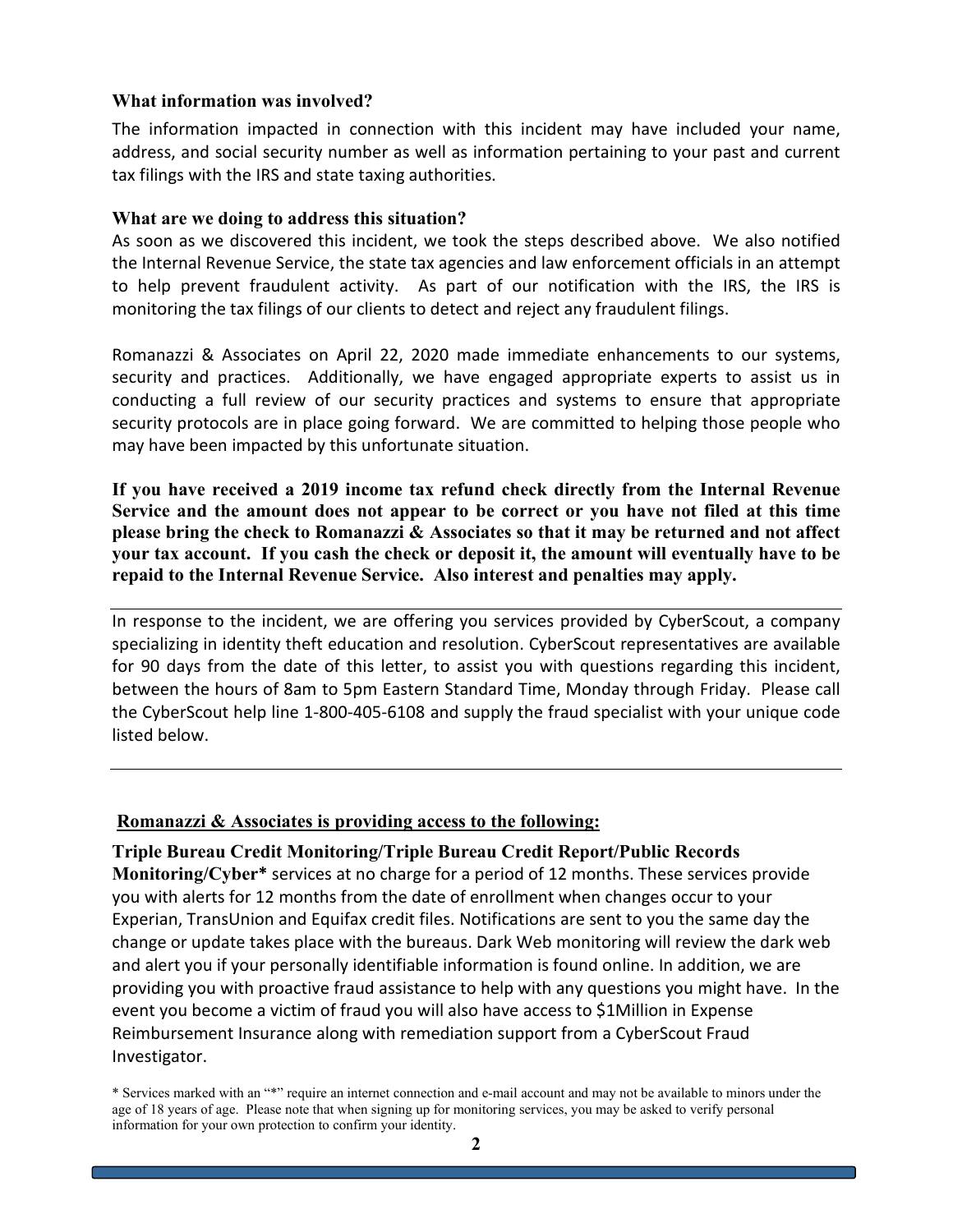# **How do I enroll for the free services?**

To enroll in monitoring services\* at no charge, please navigate to **https://www.myidmanager.com** and follow the enrollment instructions provided. When prompted please provide the following unique code to receive services: **<CODE HERE.>** In order for you to receive the monitoring services described above, you must enroll within 90 days from the date of this letter.

For guidance with CyberScout services, or to obtain additional information about these services during or after enrollment, please call the CyberScout help line 1-800-405-6108 and supply the fraud specialist with your unique code.

## **What you can do to address this situation?**

CyberScout has been retained to help you with any questions or problems you may encounter, including assisting you with obtaining a credit report and placing fraud alerts. However, if you choose not to use these services, we are strongly urging all customers to consider doing the following:

### **Additional Important Information For residents of California:**

If you choose to place a fraud alert on your own, you will need to contact one of the three major credit agencies directly at:

| Equifax (1-800-685-1111) | Experian (1-888-397-3742) | TransUnion (1-800-888-4213) |
|--------------------------|---------------------------|-----------------------------|
| P.O. Box 22104           | P.O. Box 740241           | P.O. Box 2000               |
| Allen, TX 75013          | Atlanta, GA 30374         | Chester, PA 19022           |
| www.equifax.com          | www.experian.com          | www.transunion.com          |

IMMEDIATELY obtain free copies of your credit report and monitor them upon receipt for any suspicious activity. You can obtain your free copies by going to the following website: [www.annualcreditreport.com](http://www.annualcreditreport.com/) or by calling them toll-free at 1-877-322-8228. (Hearing impaired consumers can access their TDD service at 1-877-730-4204.

Upon receipt of your credit report, we recommend you review it carefully for any suspicious activity.

Be sure to promptly report any suspicious activity to Romanazzi & Associates or CyberScout. Also, should you wish to obtain a credit report and monitor it on your own or freeze your credit, we can point you to the proper websites to accomplish this:

#### **For residents of Oregon:**

It is required by state laws to inform you that you may obtain a copy of your credit report, free of charge, whether or not you suspect any unauthorized activity on your account. You may obtain a free copy of your credit report by contacting any one or more of the following national consumer reporting agencies:

<sup>\*</sup> Services marked with an "\*" require an internet connection and e-mail account and may not be available to minors under the age of 18 years of age. Please note that when signing up for monitoring services, you may be asked to verify personal information for your own protection to confirm your identity.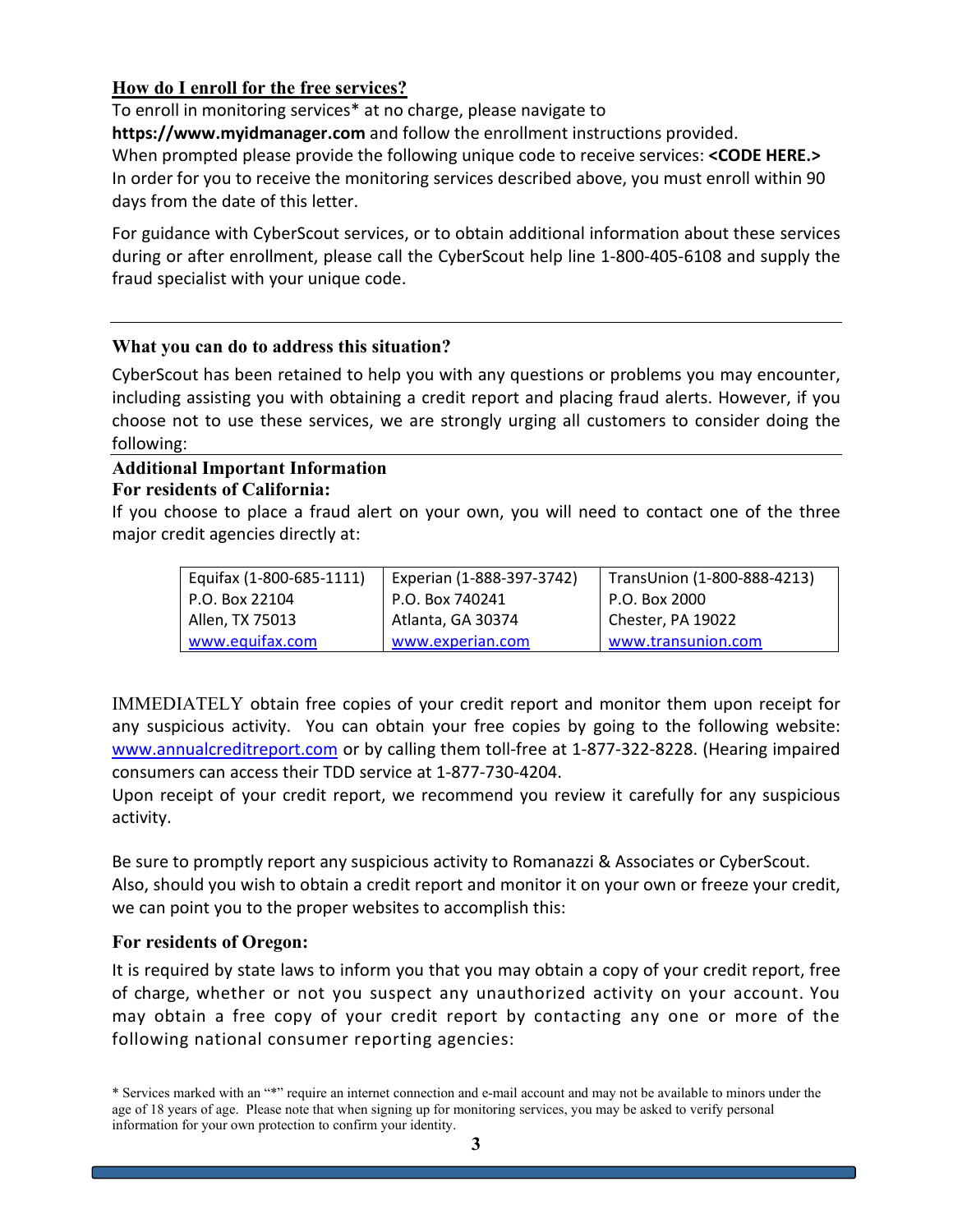| Equifax (1-800-685-1111) | Experian (1-888-397-3742) | TransUnion (1-800-888-4213) |
|--------------------------|---------------------------|-----------------------------|
| P.O. Box 22104           | P.O. Box 740241           | P.O. Box 2000               |
| Allen, TX 75013          | Atlanta, GA 30374         | Chester, PA 19022           |
| www.equifax.com          | www.experian.com          | www.transunion.com          |

You may also obtain a free copy of your credit report online at [www.annualcreditreport.com](http://www.annualcreditreport.com/) or, by calling toll-free 1-877-322-8228, or by mailing an Annual Credit Report Request Form available at [www.annualcreditreport.com](http://www.annualcreditreport.com/) to: Annual Credit Report Request Service, P.O. Box 105281, Atlanta, GA, 30348-5281.

### **For residents of Oregon and North Carolina:**

State laws advise you to report any suspected identity theft to law enforcement, The Attorneys General Office, as well as the Federal Trade Commission.

| North Carolina Department of   | Oregon Office of the    | <b>Federal Trade Commission</b>        |
|--------------------------------|-------------------------|----------------------------------------|
| justice                        | <b>Attorney General</b> | Consumer Response Center               |
| 9001 Mail Service Center       | Department of Justice   | 600 Pennsylvania Avenue, NW            |
| Raleigh, NC 27699-9001         | 1162 Court Street       | Washington, DC 20580                   |
| Phone: (919) 716-6400          | NE Salem, OR 97301-     | 1-877-IDTHEFT (438-4338)               |
|                                | 4096                    |                                        |
| https://ncdoj.gov/contact-doj/ | www.oag.state.md.us     | www.ftc.gov/bcp/edu/microsites/idtheft |
|                                |                         |                                        |

# **For residents of all states: Arizona, Colorado, Illinois, Missouri, South Carolina, Washington.**

**Fraud Alerts:** You can place fraud alerts with the three credit bureaus at one of the three major credit bureaus by phone and also via Experian's or Equifax's website. A fraud alert tells creditors to follow certain procedures, including contacting you, before they open any new accounts or change your existing accounts. For that reason, placing a fraud alert can protect you, but also may cause a delay you when you seek to obtain credit. The contact information for all three credit bureaus is below:

**Monitoring:** You should always remain vigilant and monitor your accounts for suspicious or unusual activity.

**Security Freeze:** You also have the right to place a security freeze on your credit report at no cost to you. A security freeze is intended to prevent credit, loans, and services from being approved in your name without your consent. To place a security freeze on your credit report, you need to make a request to each consumer reporting agency. You may make that request by certified mail, overnight mail, or regular stamped mail, or by following the instructions found at the websites listed below. The following information must be included when requesting a security freeze (note that if you are requesting a credit report for your spouse, this information must be provided for him/her as well): (1) full name, with middle initial and any suffixes; (2) Social Security number; (3) date of birth; (4) current address and any previous addresses for the past five years; and (5) any applicable incident report or complaint with a law enforcement agency or the Registry of Motor Vehicles. The request must also include a copy of a government-issued identification

<sup>\*</sup> Services marked with an "\*" require an internet connection and e-mail account and may not be available to minors under the age of 18 years of age. Please note that when signing up for monitoring services, you may be asked to verify personal information for your own protection to confirm your identity.